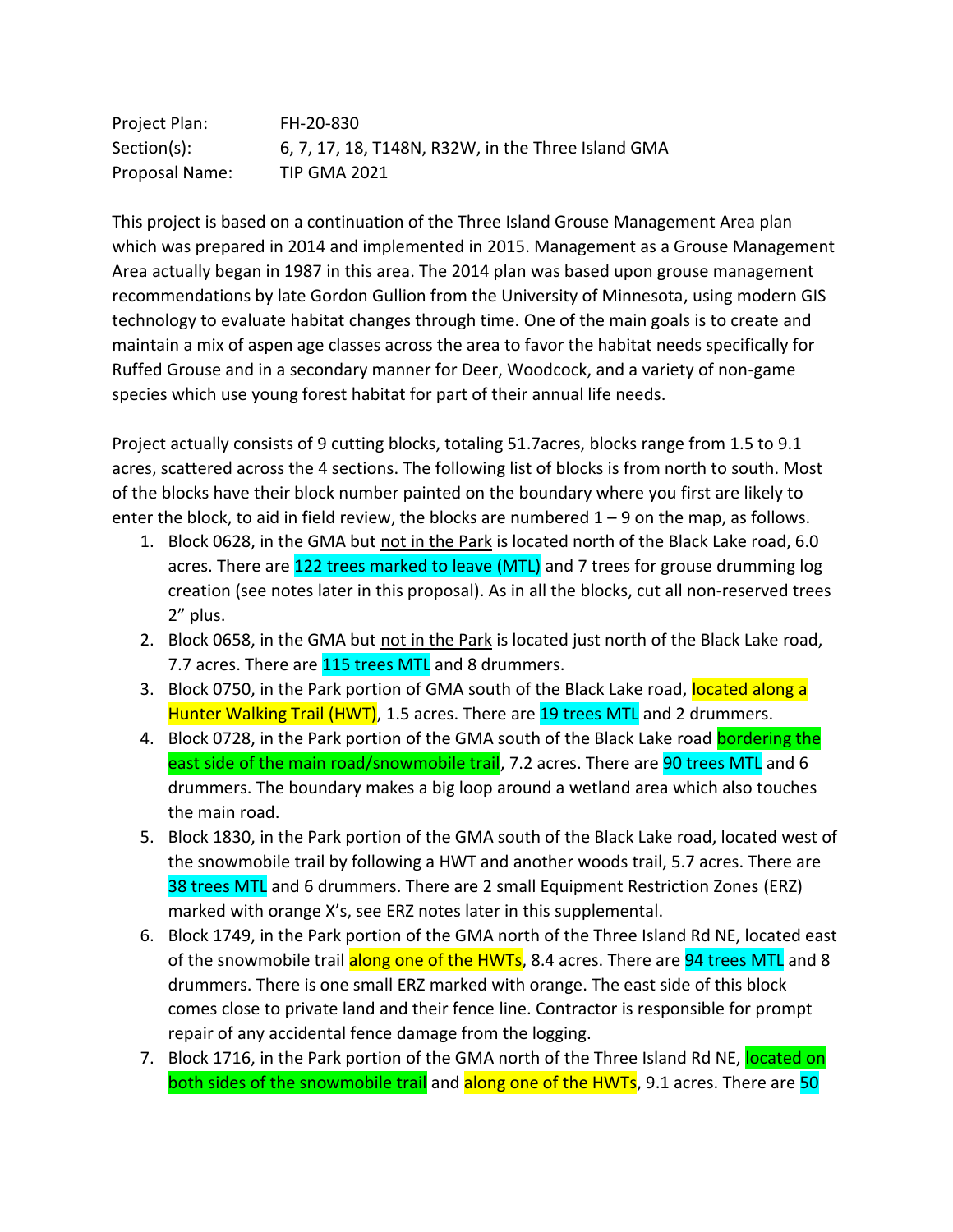trees MTL and 8 drummers. There is one small ERZ just east of the snowmobile trail and block boundary meanders some other wetland edges.

- 8. Block 1730, in the Park portion of the GMA north of the Three Island Rd NE, located along a HWT with best access SE from block 1749, 3.8 acres. There are 45 trees MTL and 5 drummers. Equipment would not be allowed between this block and the next one (1750) on the HWT as that trail crosses a small stream with a small culvert not suitable for equipment.
- 9. Block 1750, in the Park portion of the GMA north of the Three Island Rd NE, east side of the snowmobile trail right at the start of a HWT, 2.3 acres. There are 40 trees MTL and 2 drummers. Do not run equipment between this block and the previous one (1730) on the HWT as that trail crosses a small stream with a small culvert not suitable for equipment.

Boundaries are marked with blue "X" facing into the harvest block, all boundary trees are reserve unless painted CUT below the X.

Trees specifically marked to leave are 613 in number, marked with a single blue paint ring around the stem. These include better oak trees, some Basswood, Ash, and the only White Pine in the blocks.

ERZ are marked with orange X facing out from the protected area, the orange X trees and **all trees in the ERZ are reserve**. This provides protection for isolated wetland areas inside the proposed harvest blocks. (Wetland areas outside of the blocks are protected by the meandered placement of the block boundary.)

Grouse Drumming trees are a key component for grouse habitat. The male grouse use these to perform their mating drumming ritual. Specific trees to make into drumming logs are marked with 3 blue rings. The best results for these are to cut them when all cutting and skidding around them is completed, otherwise the logs sometimes get displaced and need to be repositioned. Cut the drumming trees with a 3 to 6 foot tall stump. Lay the tree so the butt of the log is within 3 feet of the stump. Leave  $8-16$  feet of the log, limbed so it lays flat on the ground. If there is merchantable wood in the rest of the tree, it may be skidded away and utilized. If not merchantable either lop/crush the top to close ground contact or skid it away and dispose of elsewhere. The area within 30' around the drumming log should be clear of any large course woody debris over 3" diameter (to reduce ambush locations by predators).

All trees 2" plus must be felled, to favor maximum aspen suckering. Except of course the marked leave trees.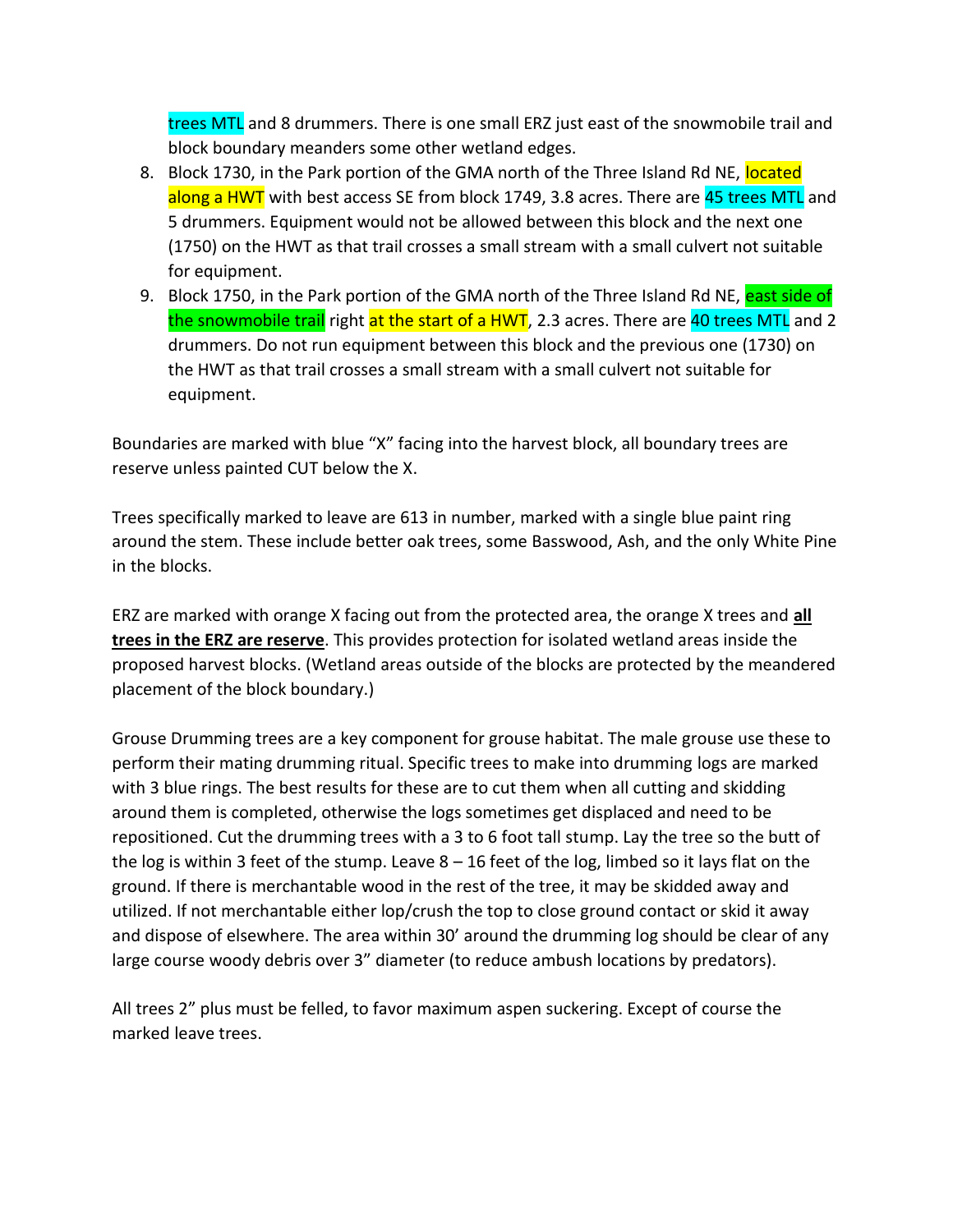A winter harvest would be preferred;

- there is less chance of trail damage
- less issues with adjacent wetlands, and
- We get the best aspen suckering response for tree regeneration.

This has the associated issue however of maintaining through access (no blocking of trail by equipment) and a snow cushion on the snowmobile trail. Summer harvest in firm conditions would be allowed.

The bridge over the creek between the 5 north blocks and the 4 south blocks will not support big trucks or heavy equipment. Pickups of 7000# or less can cross however, as does the snowmobile trail grooming equipment.

During most of the year, the snowmobile trail, and in fact all the trails in Three Island Park are closed to motorized recreational use. The snowmobile trail in this portion of the Park is open for ATV access for the Deer hunting season, and for snowmobile use in the winter.

When HWT are used for access, they must be completely free of slash when finished so they can be mowed and maintained as HWTs in the future. The trails were all developed cooperatively with the Ruffed Grouse Society with annual maintenance by the NRM Department.

There would be no activity allowed on this sale from the start of grouse season until the end of the Deer A rifle season.

We require a 10% of bid up value as a performance bond for sales in the Park (which most of this sale is).

The proposal is not located near any designated ski or snowshoe trail.

Block proximity to the snowmobile trail or to designated HWTs is highlighted in the descriptions above. Three of the nine blocks are located along the designated snowmobile trail. As described above, if harvested in the winter through access for snowmobiling would be maintained during operations.

The proposal is not located near any of the designated Legacy areas, we reserve with no harvest in the Park.

Using Grouse Activity Center acreage as a measure of grouse habitat effectiveness is explained in the 2014 Three Island Grouse Management Plan. When the 2014 Grouse Management Area plan was implemented the acreage of Grouse Activity Center was 18.7 acres. Some projects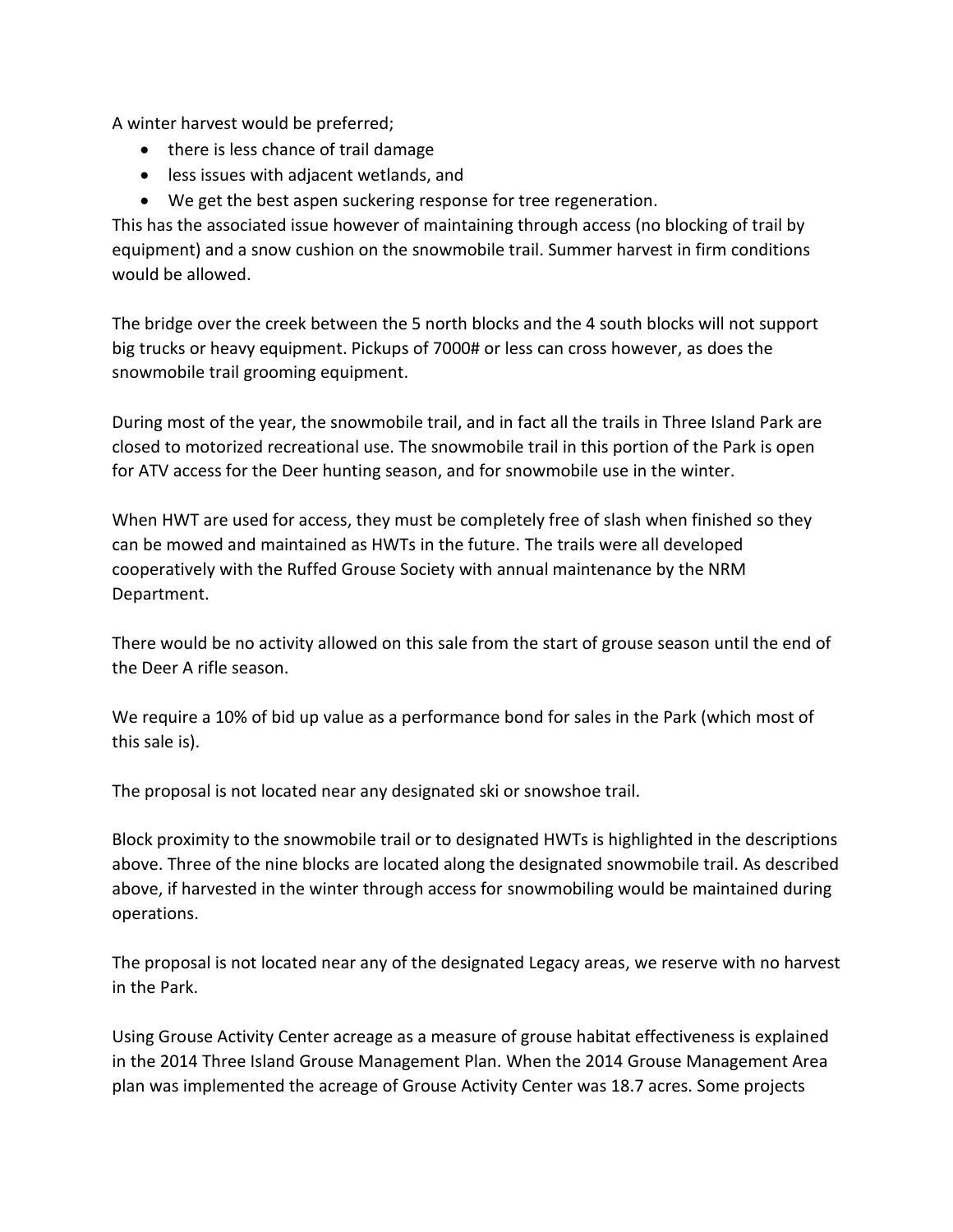have been implemented in the years since, and other areas have aged to conditions less useful to grouse so at this time the Grouse Activity Center acreage is 22.6 acres. Implementation of this proposal will create a scattered mosaic of age classes with 77.6 acres meeting Grouse Activity Center criterion.

The Minnesota Natural Heritage data base of known and recorded Threatened, Endangered and Sensitive species was researched and the project is not near nor would it affect any known protected species.

D.J. Bakken, Forester Beltrami NRM

dj.bakken@co.beltrami.mn.us

701 Minnesota Ave NW, suite 234 Bemidji, MN 56601